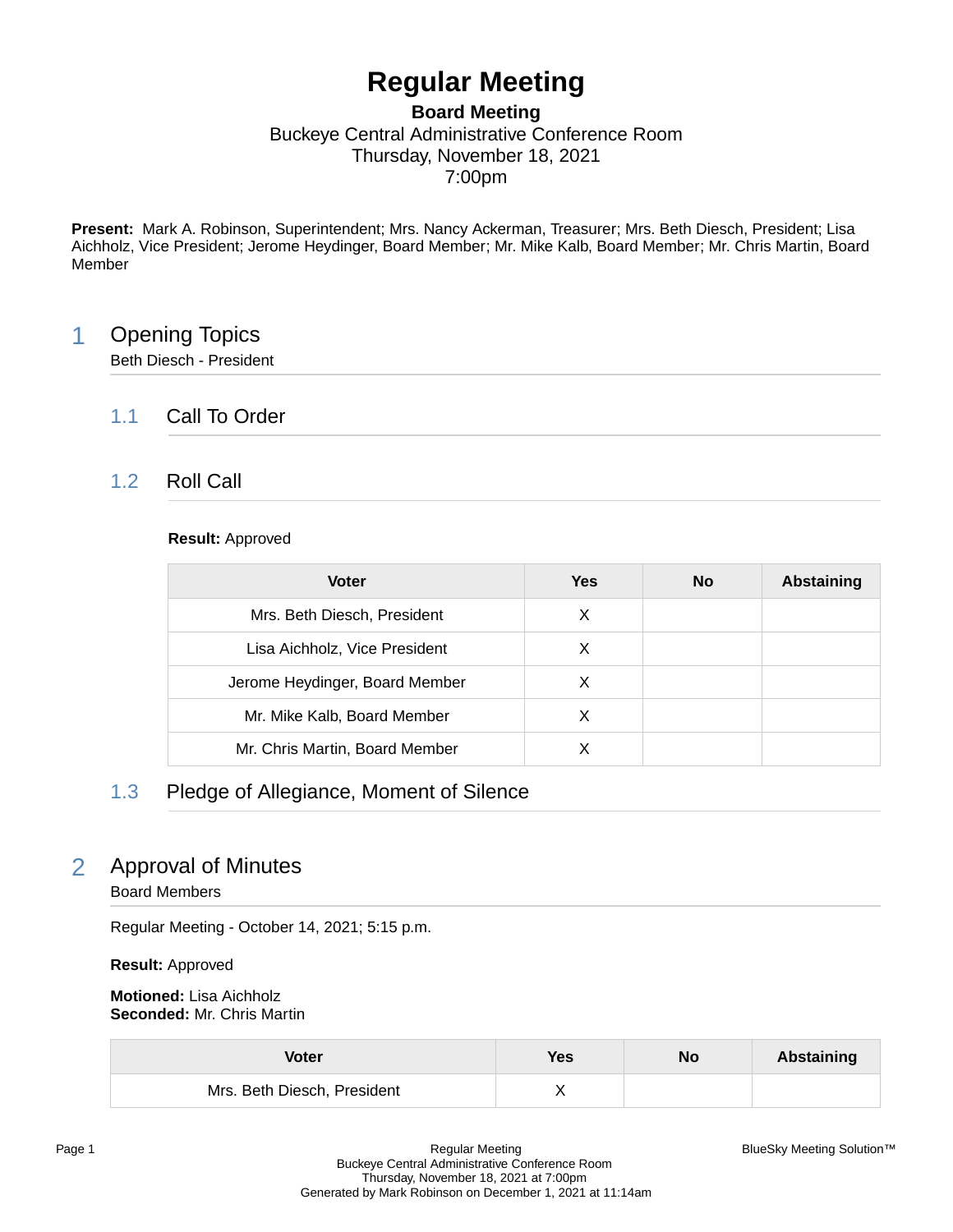| Lisa Aichholz, Vice President  |  |  |
|--------------------------------|--|--|
| Jerome Heydinger, Board Member |  |  |
| Mr. Mike Kalb, Board Member    |  |  |
| Mr. Chris Martin, Board Member |  |  |

#### **Attachments:**

[Regular\\_Mtg\\_Minutes\\_October\\_14\\_2021\\_BC.pdf](https://bcbucks.blueskymeeting.com/meeting_groups/32/item_attachments/62392)

# 3 Hearing of Public

No Pre-Meeting Requests

### 4 Correspondence

Mark A. Robinson, Superintendent

#### **Special Education Compliance Letter - ODE**

#### **Attachments:**

[Buckeye\\_Central\\_Prong\\_1\\_Letter.pdf](https://bcbucks.blueskymeeting.com/meeting_groups/32/item_attachments/62753)

### 5 Financial Reports

Mrs. Nancy Ackerman, Treasurer

#### **Attachments:**

[Treas\\_Report\\_10-31-2021.pdf](https://bcbucks.blueskymeeting.com/meeting_groups/32/item_attachments/62756)

### 5.1 Financial Report - Consent Agenda

Mrs. Nancy Ackerman, Treasurer

Approve Financial Report Approve Bills as Submitted Approve Investments

Approve the Five Year Forecast for FY2022

Approve the Amounts and Rates as set by the County Budget Commission

Open discussion on ESSER Funds and other State and Federal Programs

**Result:** Approved

**Motioned:** Jerome Heydinger **Seconded:** Mr. Mike Kalb

| Voter                         | Yes | No | Abstaining |
|-------------------------------|-----|----|------------|
| Mrs. Beth Diesch, President   |     |    |            |
| Lisa Aichholz, Vice President |     |    |            |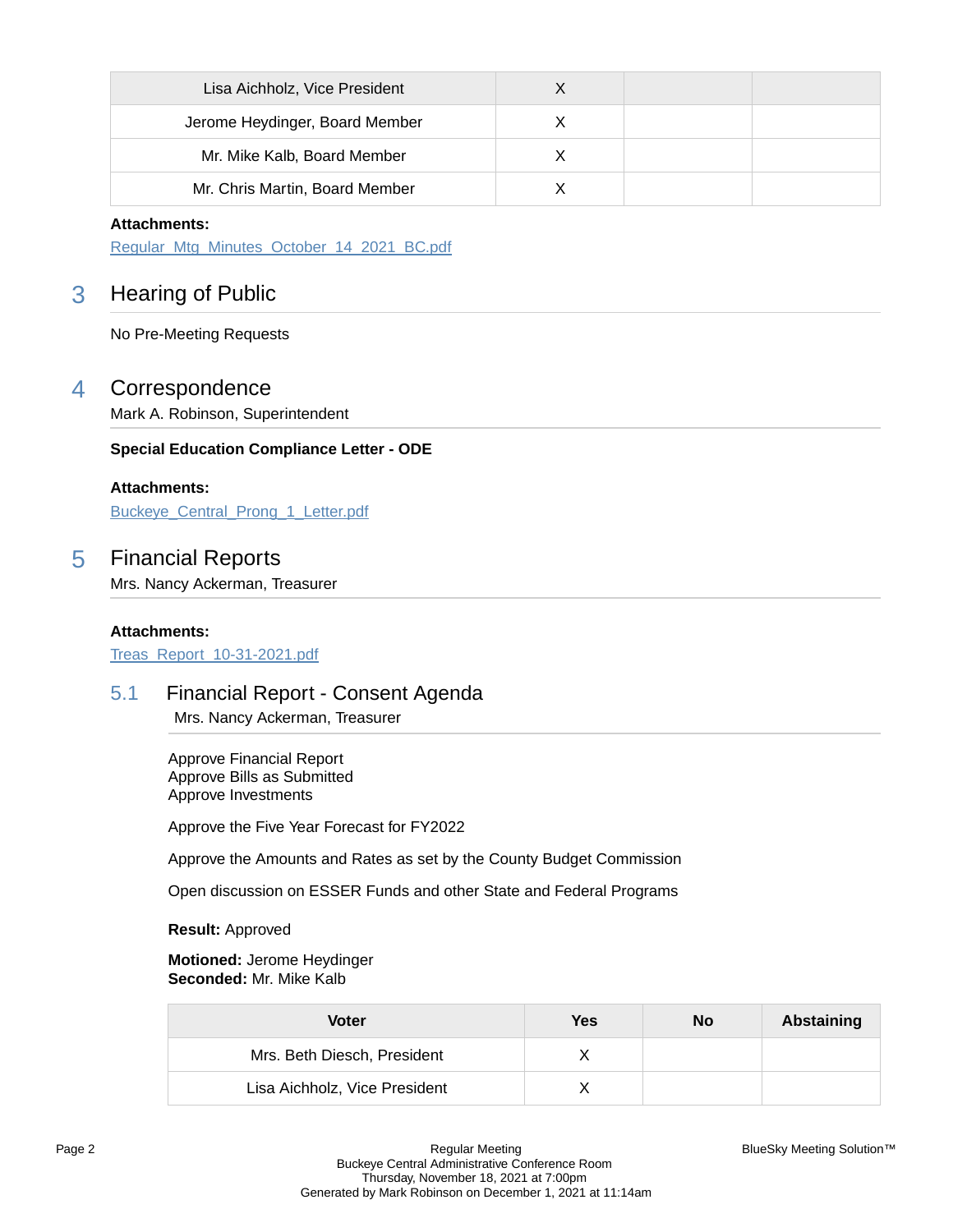| Jerome Heydinger, Board Member |  |  |
|--------------------------------|--|--|
| Mr. Mike Kalb, Board Member    |  |  |
| Mr. Chris Martin, Board Member |  |  |

#### **Attachments:**

[5.xlsx](https://bcbucks.blueskymeeting.com/meeting_groups/32/item_attachments/62853)

6 Superintendent's Report and Discussions

Mark A. Robinson, Superintendent

### 6.1 Board-Superintendent Partnership

- B.O.E Election Results November 2, 2021
	- 4-year term Lisa Aichholz, Adam Dallas, Chris Martin
	- 2-year term Mike Kalb

#### **• Step Up to Quality 5-Star Rating (Preschool)**

- OSBA Capital Conference 2021 Follow-Up
- Youth Mental Health First Aid Professional Development & Information
- Student Enrollment Athletic Conference (Football)
- FTEC Conference January 25-28, 2022

#### **Attachments:**

FB 2021 League Comparisons Jensen.pdf FB 2021 League Record Jensen 2.pdf [Record\\_by\\_Division\\_Jensen\\_3.pdf](https://bcbucks.blueskymeeting.com/meeting_groups/32/item_attachments/62701) [HS\\_Enrollment\\_N10\\_Football\\_2020\\_R.pdf](https://bcbucks.blueskymeeting.com/meeting_groups/32/item_attachments/62702) [Student\\_Roster\\_Summary\\_2021-2022.pdf](https://bcbucks.blueskymeeting.com/meeting_groups/32/item_attachments/62703) Football Season by Season N10.pdf [Youth\\_Mental\\_Health\\_First\\_Aid\\_\\_\\_PD\\_and\\_Information.pdf](https://bcbucks.blueskymeeting.com/meeting_groups/32/item_attachments/62827) [StepUpToQuality\\_5\\_STAR.pdf](https://bcbucks.blueskymeeting.com/meeting_groups/32/item_attachments/62854)

### 6.2 Building/Departmental Reports

Principals, Directors, Supervisors

- High School (9-12) Dr. Michael Martin
- Middle School (5-8) Jennifer Moore
- Elementary School (PK-4) Leah Filliater
- Director of Education Diane Ervin
- Director of Curriculum & Assessment Rachael Salazar
- Special Education Lisa McGinnis
- Technology Tammy Studer
- Maintenance Jarrod Clady
- Transportation Deb Briggs
- Gifted Michelle Ransome (NCOESC)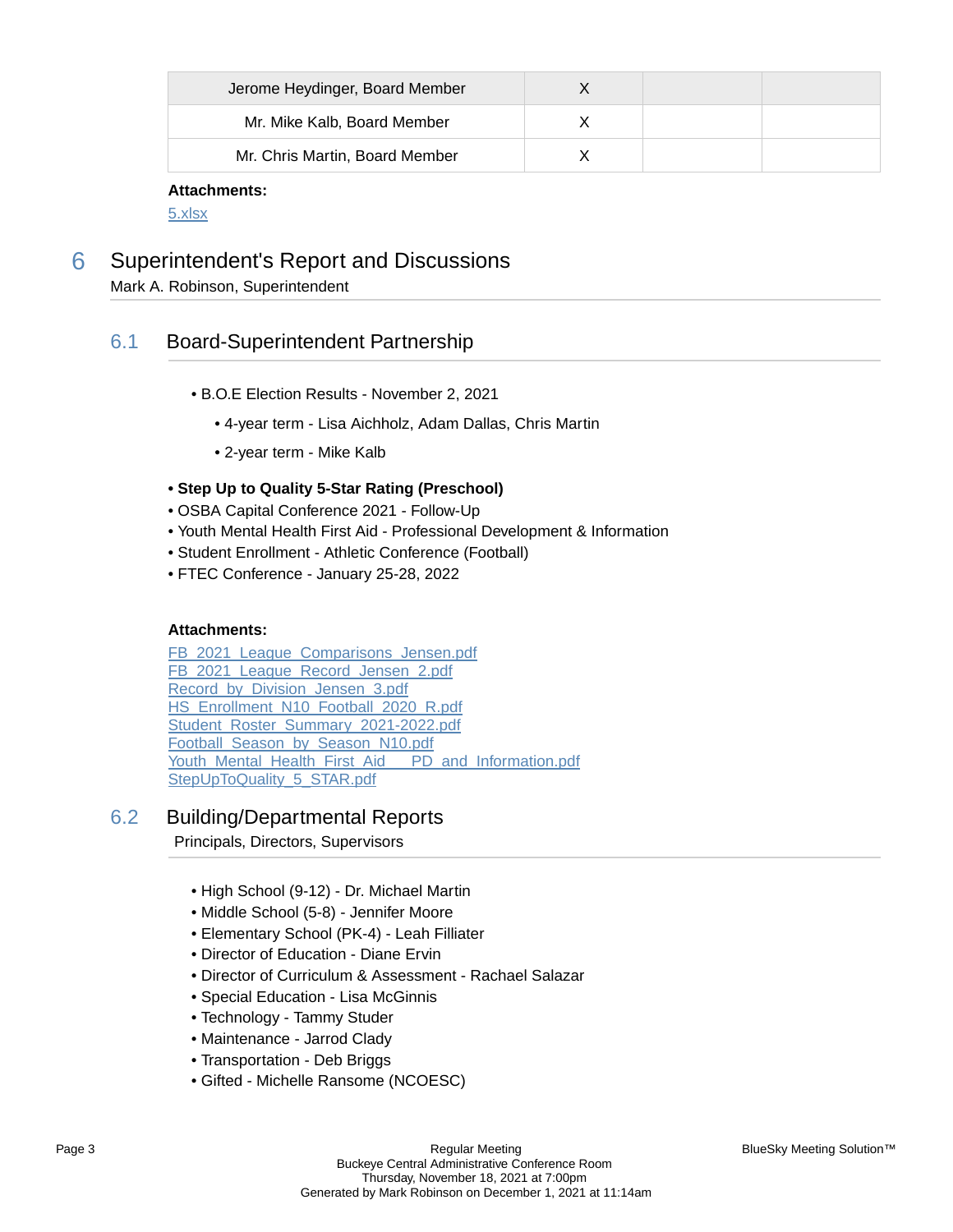#### **Attachments:**

[November\\_Middle\\_School\\_Board\\_Report.pdf](https://bcbucks.blueskymeeting.com/meeting_groups/32/item_attachments/62711) [Technology Report November 2021](https://bcbucks.blueskymeeting.com/meeting_groups/32/item_attachments/62712) [Maintenance Report November 2021](https://bcbucks.blueskymeeting.com/meeting_groups/32/item_attachments/62713) [Elementary\\_board\\_update-\\_Nov.2021.pdf](https://bcbucks.blueskymeeting.com/meeting_groups/32/item_attachments/62761) [HS November\\_Board\\_Report.pdf](https://bcbucks.blueskymeeting.com/meeting_groups/32/item_attachments/62858)

# 7 Recommendations - General

Mark A. Robinson, Superintendent

# 7.1 Building Usage Requests

**BC Alumni Basketball**; High School Gymnasium; November 2021-April 2022; Sundays, Wednesdays, 6:30 p.m. - 8:30 p.m.; as scheduled through Phil Loy, Athletic Director; approximately 25 participants; Representatives: Max Loy, Tyler Kreim, 7373 Young Road, Tiro, Ohio 44887.

**Girl Scouts**; PK Extended Learning Area and/or Mrs. Miller's classroom; November 2021 - May 2022; 1 meeting per month, dates TBD; 3:00 p.m. - 4:00 p.m.; currently 5 students, 3 adults; Representative: Becky Miller, 8505 E Twp. Road 62, Bloomville, Ohio 44818.

**Result:** Approved

**Motioned:** Mr. Chris Martin **Seconded:** Jerome Heydinger

| <b>Voter</b>                   | Yes | <b>No</b> | <b>Abstaining</b> |
|--------------------------------|-----|-----------|-------------------|
| Mrs. Beth Diesch, President    | X   |           |                   |
| Lisa Aichholz, Vice President  | X   |           |                   |
| Jerome Heydinger, Board Member | X   |           |                   |
| Mr. Mike Kalb, Board Member    | X   |           |                   |
| Mr. Chris Martin, Board Member |     |           |                   |

# 7.2 RESOLVE to approve the 2nd (Final) reading to adopt/revise District policies:

#### **NEOLA - Volume 40, Number 1 (August 2021)**

- 1530 EVALUATION OF PRINCIPALS AND OTHER ADMINISTRATORS (Revised)
- 0169.1 PUBLIC PARTICIPATION AT BOARD MEETINGS (Revised)
- 1617 WEAPONS (New)
- 2271 COLLEGE CREDIT PLUS PROGRAM (Revised)
- 3217 WEAPONS (Revised)
- 4217 WEAPONS (Revised)
- 5111 ELIGIBILITY OF RESIDENT/NONRESIDENT STUDENTS (Revised)
- 5111.02 EDUCATIONAL OPPORTUNITY FOR MILITARY CHILDREN (Revised)
- 5200 ATTENDANCE (Revised)
- 5336 CARE OF STUDENTS WITH DIABETES (New)
- 5350 STUDENT MENTAL HEALTH AND SUICIDE PREVENTION (Revised)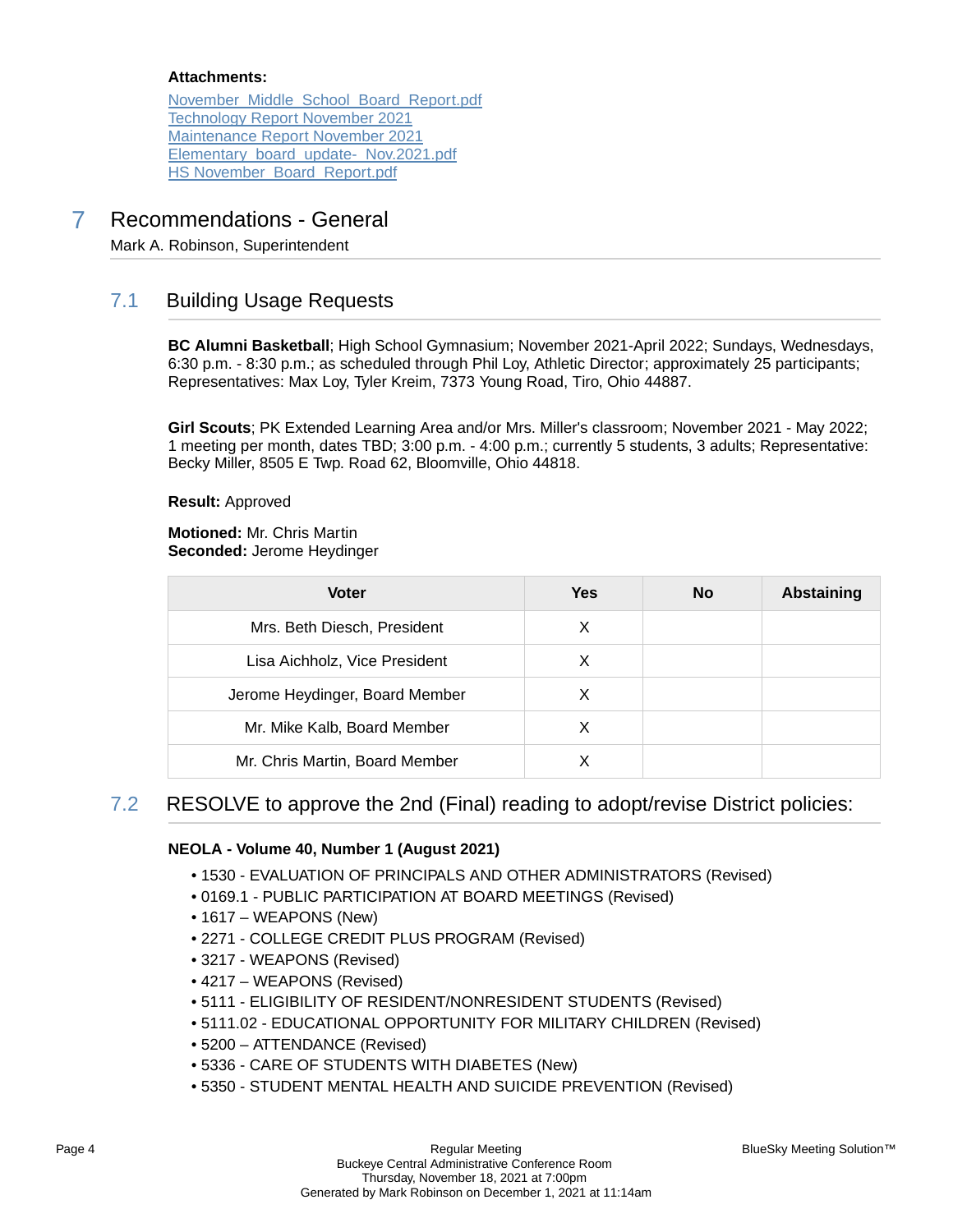• 5516 - STUDENT HAZING (Revised)

• 5630.01 - POSITIVE BEHAVIOR INTERVENTION AND SUPPORTS AND LIMITED USE OF RESTRAINT AND SECLUSION (Revised)

- 6114 COST PRINCIPLES SPENDING FEDERAL FUNDS (Revised)
- 7300 DISPOSITION OF REAL PROPERTY/PERSONAL PROPERTY (Revised)
- 7450 PROPERTY INVENTORY (Revised)
- 8330 STUDENT RECORDS (Revised)
- 8400 SCHOOL SAFETY (Revised)
- 8462 STUDENT ABUSE AND NEGLECT (Revised)
- 8600 TRANSPORTATION (Revised)
- 8651 NONROUTINE USE OF SCHOOL BUSES (Revised)
- 8740 BONDING (Revised)

#### **NEOLA - Volume 39, Number 2 (January 2021)**

- 2240 Controversial Issues (Revised)
- 2260.01 Section 504/ADA Prohibition Against Discrimination Based on Disability (Revised)
- 2266 Nondiscrimination on the Basis of Sex in Education Programs or Activities (Revised)
- 6144 Investments (Revised)
- 6146 Post-Issuance Compliance for Tax-Exempt and Tax-Advantaged Obligations (Revised)
- 6220 Budget Preparation (Revised)
- 6600 Deposit of Public Funds: Cash Collection Points (Revised)
- 7440.01 Video Surveillance and Electronic Monitoring (Revised)
- 8450.01 Protective Facial Coverings During Pandemic/Epidemic Events (Revised)
- 8500 Food Services (Revised)
- 8510 Wellness (Revised)

#### **Result:** Approved

**Motioned:** Lisa Aichholz **Seconded:** Mr. Mike Kalb

| <b>Voter</b>                   | <b>Yes</b> | No | <b>Abstaining</b> |
|--------------------------------|------------|----|-------------------|
| Mrs. Beth Diesch, President    | X          |    |                   |
| Lisa Aichholz, Vice President  | X          |    |                   |
| Jerome Heydinger, Board Member | х          |    |                   |
| Mr. Mike Kalb, Board Member    | X          |    |                   |
| Mr. Chris Martin, Board Member |            |    |                   |

#### **Attachments:**

| Policies 1530 |  | - 4217.pdf |
|---------------|--|------------|
| Policies 2240 |  | 6220.pdf   |
| Policies 5111 |  | 5350.pdf   |
| Policies 5516 |  | - 7450.pdf |
| Policies 6600 |  | 8510.pdf   |
| Policies 8330 |  | 8740.pdf   |

7.3 RESOLVE to approve Mark Robinson, Superintendent, to attend the 2022 Future of Education (FETC) Technology Conference.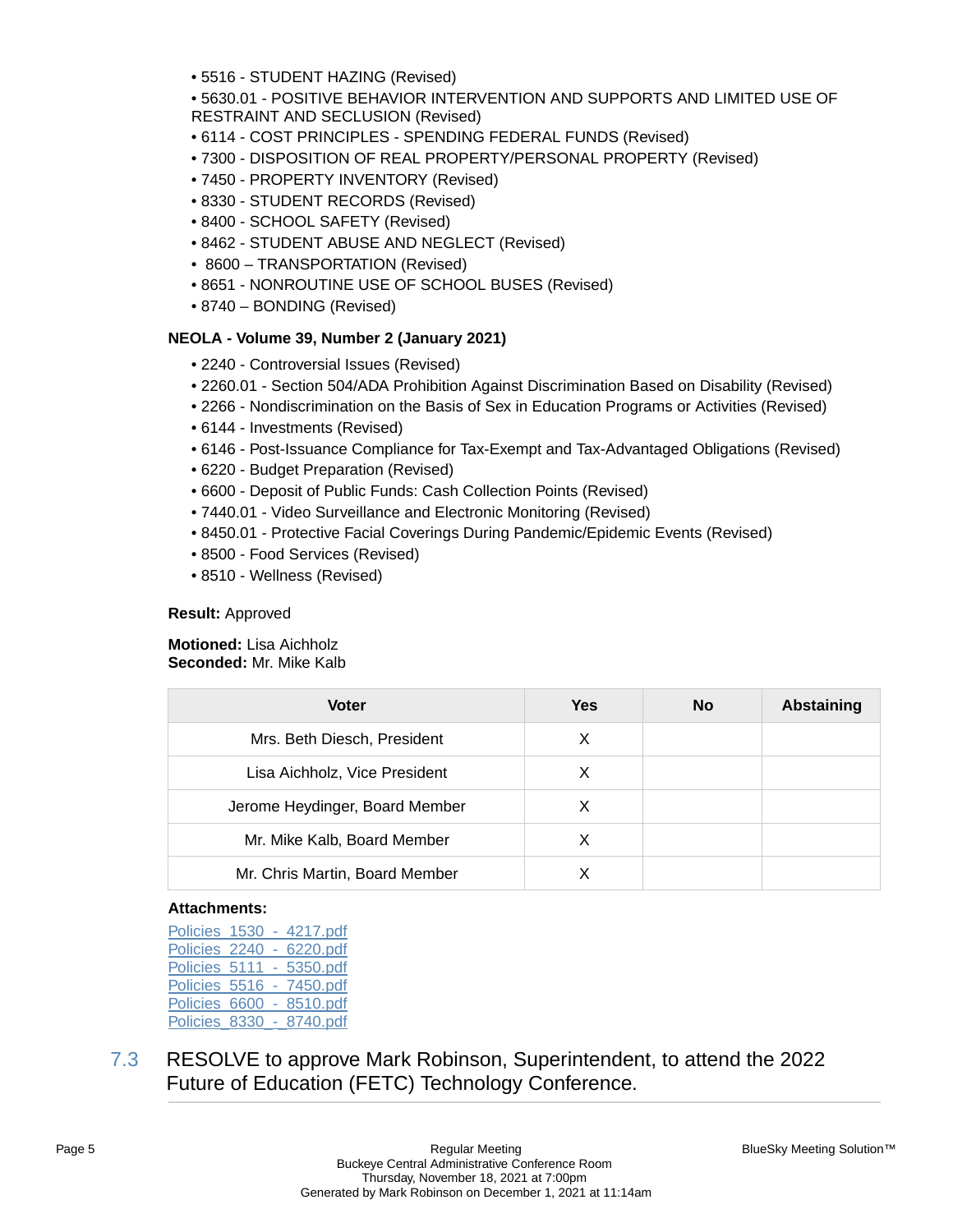January 25-28, 2022

#### **Result:** Approved

#### **Motioned:** Mr. Chris Martin **Seconded:** Lisa Aichholz

| <b>Voter</b>                   | <b>Yes</b> | <b>No</b> | Abstaining |
|--------------------------------|------------|-----------|------------|
| Mrs. Beth Diesch, President    | X          |           |            |
| Lisa Aichholz, Vice President  | х          |           |            |
| Jerome Heydinger, Board Member | X          |           |            |
| Mr. Mike Kalb, Board Member    | х          |           |            |
| Mr. Chris Martin, Board Member |            |           |            |

#### **Attachments:**

[FETC\\_Future\\_of\\_Education\\_Conference\\_January\\_2022.pdf](https://bcbucks.blueskymeeting.com/meeting_groups/32/item_attachments/62697)

# 7.4 RESOLVE to review & approve the annual (2020-2021) confirmation for the district's compliance regarding nutritional standards.

Ohio Revised Code (O.R.C.) 3313.814

**Result:** Approved

**Motioned:** Mr. Mike Kalb **Seconded:** Jerome Heydinger

| <b>Voter</b>                   | Yes | <b>No</b> | <b>Abstaining</b> |
|--------------------------------|-----|-----------|-------------------|
| Mrs. Beth Diesch, President    | X   |           |                   |
| Lisa Aichholz, Vice President  | X   |           |                   |
| Jerome Heydinger, Board Member | X   |           |                   |
| Mr. Mike Kalb, Board Member    | X   |           |                   |
| Mr. Chris Martin, Board Member |     |           |                   |

#### **Attachments:**

[Annual\\_Report\\_Letter\\_Nutritional\\_Standards\\_ORC\\_3313.814.pdf](https://bcbucks.blueskymeeting.com/meeting_groups/32/item_attachments/62865)

# 8 Personnel Recommendations - Licensed/Certificated [Consent Agenda] Mark A. Robinson, Superintendent

Recommendations as per the dates, terms, and other applicable conditions specified and pending approval of BCI and FBI background checks as per ORC. BOE Approval of Item 8: Personnel Recommendations - Licensed/Certificated includes Subitem(s) 8.1, 8.2, 8.3, 8.4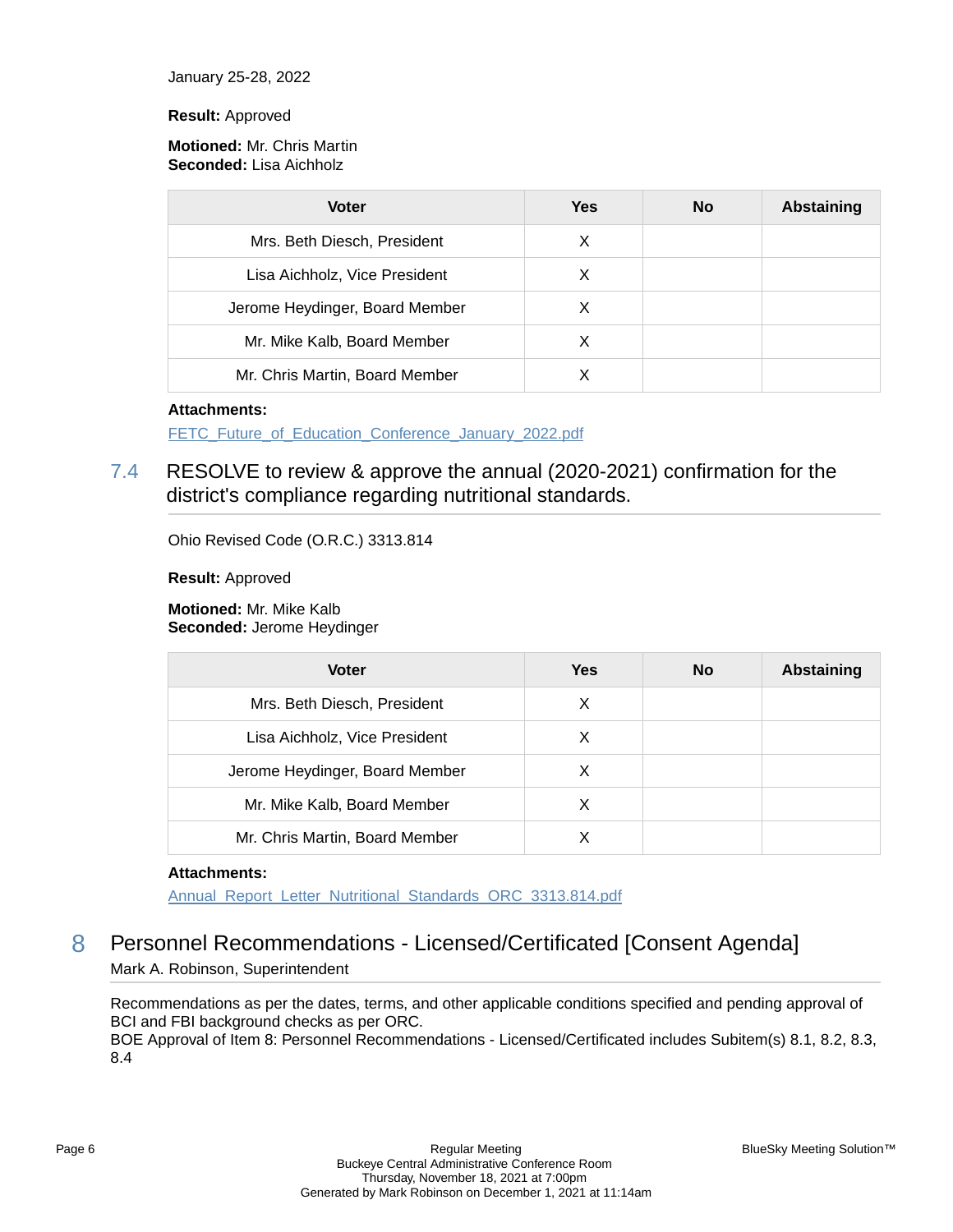8.1 RESOLVE to revise Amy Miller, HS Social Studies, from MA+15 to MA+30, effective for the 2022-2023 school year.

#### **Attachments:**

[Amy\\_Miller\\_MA\\_15\\_to\\_MA\\_30\\_November\\_2021.pdf](https://bcbucks.blueskymeeting.com/meeting_groups/32/item_attachments/62696)

8.2 RESOLVE to approve unpaid leave for Betty Majoy, HS Art, from October 25, 2021 through May 18, 2021.

Personal Illness

- 8.3 RESOLVE to hire Theresa Rager as a substitute teacher for the 2021-2022 school year.
- 8.4 RESOLVE to approve Thaddeus Hensel as a substitute teacher for the 2021- 2022 school year.

Senate Bill 1

[999370] General Substitute

- 8.5 Supplemental Positions 2021-2022
	- Michael Alonzo Basketball (Boys) Middle School (Volunteer)
	- Tom Howell Honors Club Advisor (MS)

#### **Result:** Approved

**Motioned:** Mr. Chris Martin **Seconded:** Jerome Heydinger

| <b>Voter</b>                   | <b>Yes</b> | <b>No</b> | Abstaining |
|--------------------------------|------------|-----------|------------|
| Mrs. Beth Diesch, President    | X          |           |            |
| Lisa Aichholz, Vice President  | X          |           |            |
| Jerome Heydinger, Board Member | X          |           |            |
| Mr. Mike Kalb, Board Member    | х          |           |            |
| Mr. Chris Martin, Board Member |            |           |            |

# 9 Personnel Recommendations - School Support Personnel - Classified [Consent Agenda]

Mark A. Robinson, Superintendent

Recommendations as per the dates, terms, and other applicable conditions specified and pending approval of BCI and FBI background checks as per ORC.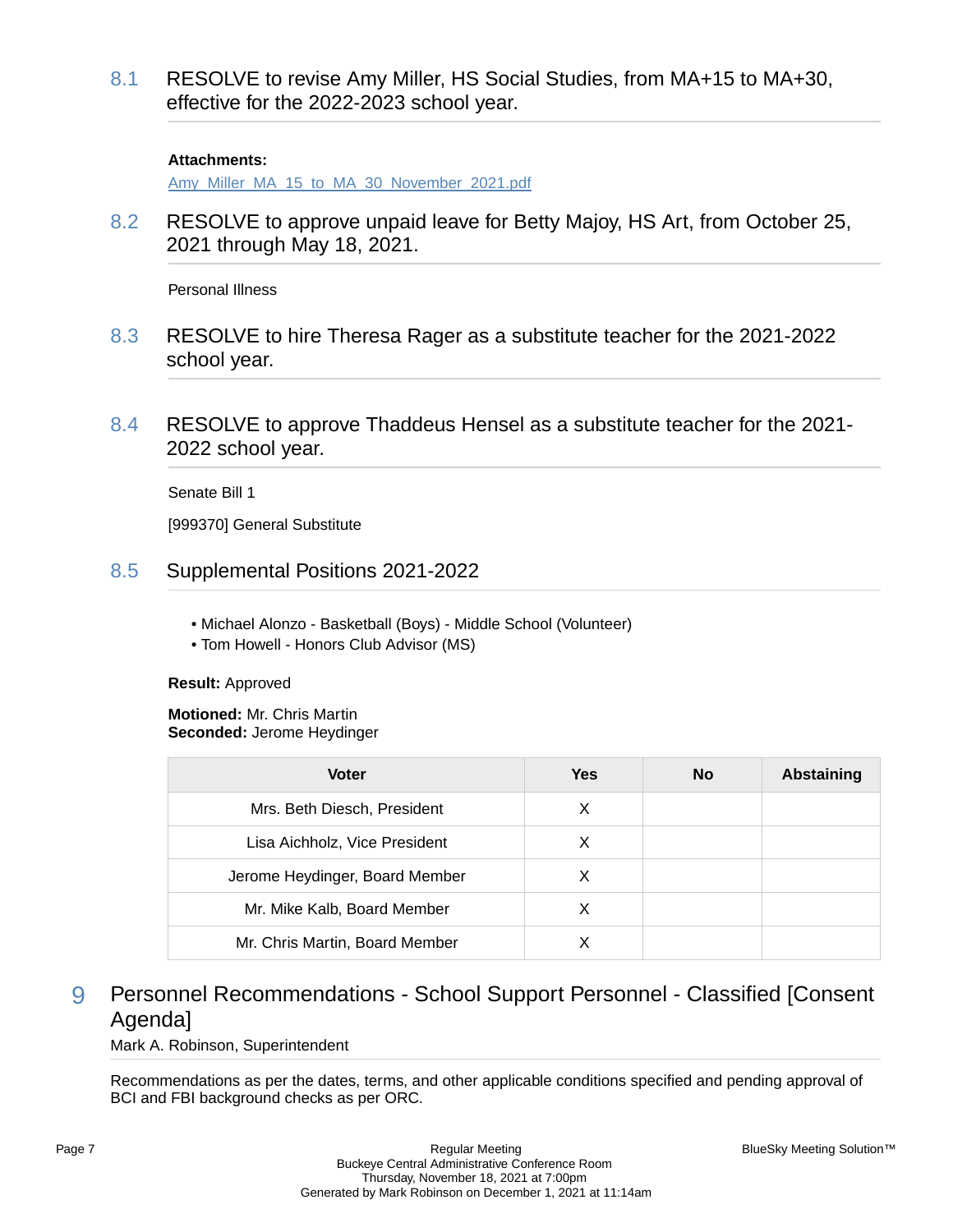### 9.1 RESOLVE to approve Carter Bishop as a substitute Bus Driver for the 2021- 2022 school year.

9.2 RESOLVE to approve Addie Ackerman as a substitute teacher's assistant (aide) for the 2021-2022 school year.

### 9.3 Supplemental Positions 2021-2022

WHEREAS, the Board has posted and advertised these positions as being available to employees of the district who hold teaching licenses, and no such employee qualified to fill the position has applied for, been offered, or accepted such position,

BE IT THEREFORE RESOLVED, to approve the following classified employee(s) for the supplemental positions(s) listed below for the 2021-2022 school year as per the Teachers' Co-Curricular Salary Schedule effective July 1, 2021.

None

#### **Result:** Approved

#### **Motioned:** Jerome Heydinger **Seconded:** Mr. Chris Martin

| <b>Voter</b>                   | Yes | <b>No</b> | Abstaining |
|--------------------------------|-----|-----------|------------|
| Mrs. Beth Diesch, President    | X   |           |            |
| Lisa Aichholz, Vice President  | X   |           |            |
| Jerome Heydinger, Board Member | X   |           |            |
| Mr. Mike Kalb, Board Member    | X   |           |            |
| Mr. Chris Martin, Board Member |     |           |            |

# 10 Old Business

Board Members

# 11 New Business

Board Members

### 12 Items for Discussion

Board Members

Regular Board Meeting - December 9, or 16, 2021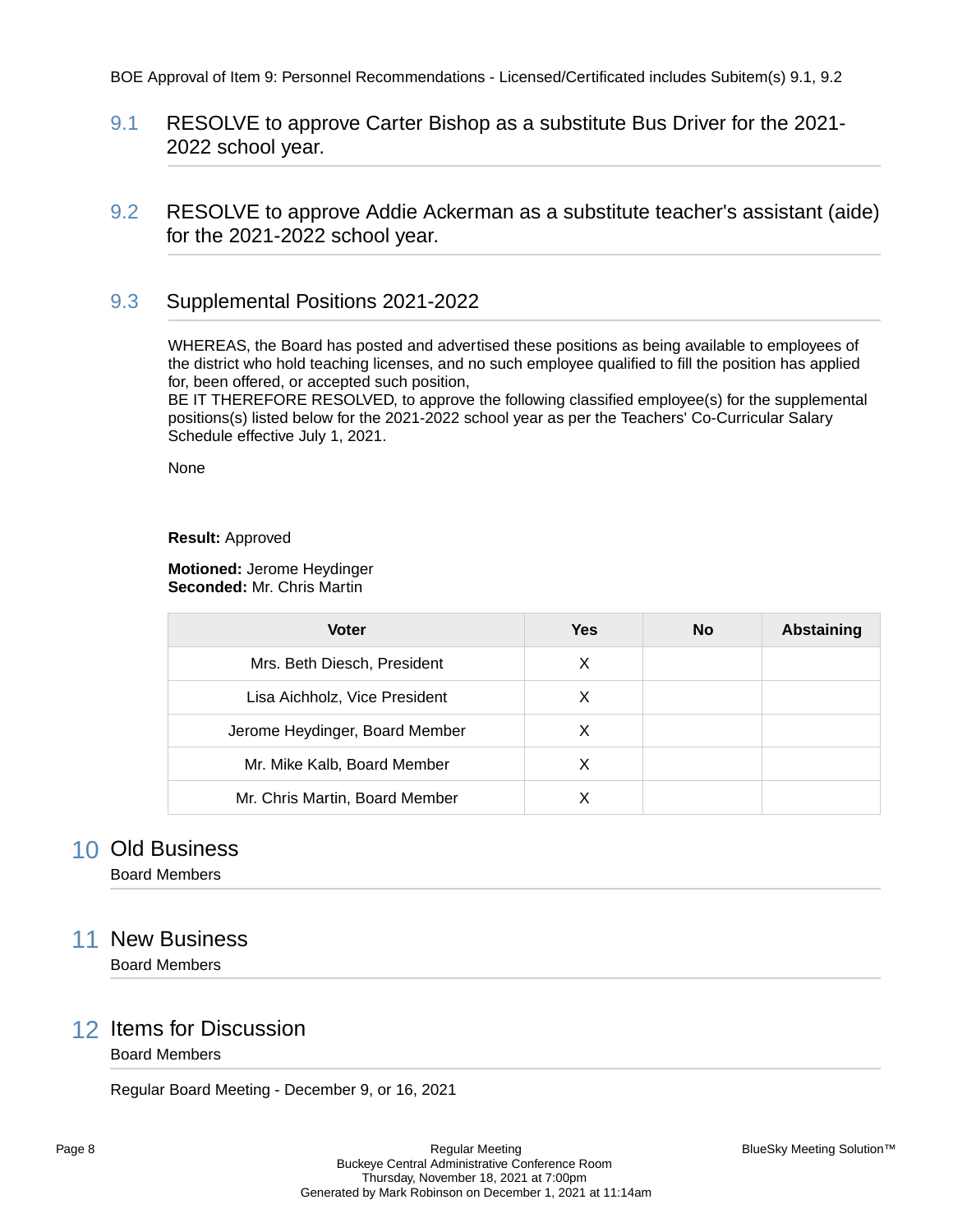#### **Minutes:**

Meeting Date: December 16, 2021 - 7:00 pm

Meeting Date: January 11, 2022 - 6:30 pm

# 13 Executive Session

1. The appointment, employment, dismissal, discipline, promotion, demotion, or compensation of an employee or official.

NOTE: There will be no public action(s) taken following this Executive Session.

### 13.1 Enter into Executive Session

Time: 7:58

**Result:** Approved

**Motioned:** Jerome Heydinger **Seconded:** Lisa Aichholz

| <b>Voter</b>                   | <b>Yes</b> | <b>No</b> | <b>Abstaining</b> |
|--------------------------------|------------|-----------|-------------------|
| Mrs. Beth Diesch, President    | X          |           |                   |
| Lisa Aichholz, Vice President  | X          |           |                   |
| Jerome Heydinger, Board Member | X          |           |                   |
| Mr. Mike Kalb, Board Member    | X          |           |                   |
| Mr. Chris Martin, Board Member | x          |           |                   |

## 13.2 Adjourn from Executive Session

Time: 9:24

**Result:** Approved

**Motioned:** Lisa Aichholz **Seconded:** Mr. Chris Martin

| <b>Voter</b>                   | <b>Yes</b> | No | <b>Abstaining</b> |
|--------------------------------|------------|----|-------------------|
| Mrs. Beth Diesch, President    | X          |    |                   |
| Lisa Aichholz, Vice President  | X          |    |                   |
| Jerome Heydinger, Board Member | X          |    |                   |
| Mr. Mike Kalb, Board Member    | х          |    |                   |
| Mr. Chris Martin, Board Member |            |    |                   |